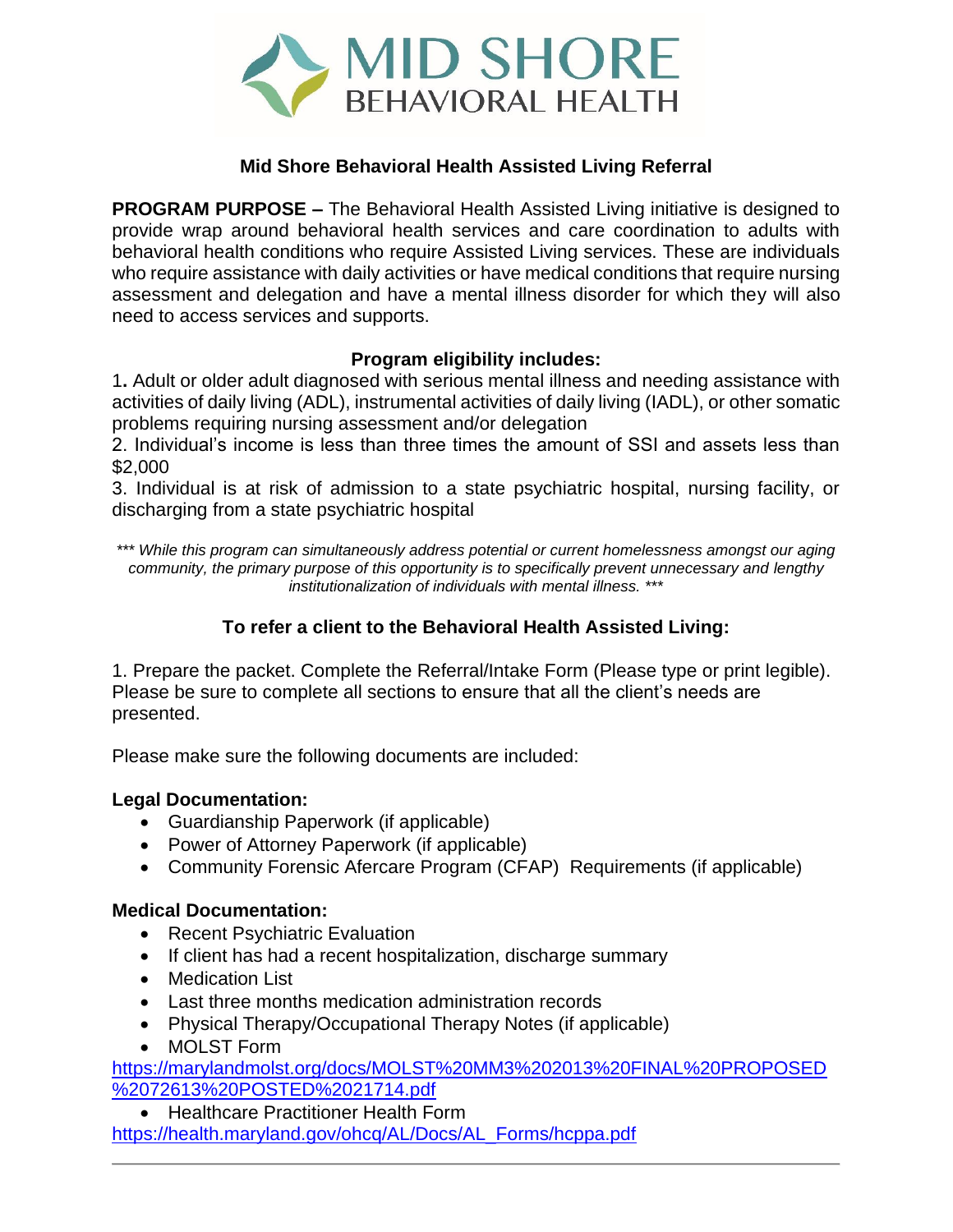- Proof of Negative COVID-19 Test
- COVID Vaccine Reccomended
- Recent Ten (10) Days' worth of nursing notes
- Forensic Evaluation (if applicable)

## **Benefit Information:**

- Copy of paperwork regarding client's social security and public assistance benefits
- Proof of pending public benefits (if applicable)
- Copy of DD-214 Paperwork (if applicable)

## **Assessments:**

• Copy of Pre-Admission Screening and Resident Review Level 1 Screen [https://health.maryland.gov/mmcp/SiteAssets/pages/UCATransition/Level%20I%20ID%](https://health.maryland.gov/mmcp/SiteAssets/pages/UCATransition/Level%20I%20ID%20Screen%20Revised%20Jan%202016.pdf) [20Screen%20Revised%20Jan%202016.pdf](https://health.maryland.gov/mmcp/SiteAssets/pages/UCATransition/Level%20I%20ID%20Screen%20Revised%20Jan%202016.pdf)

• Functonal Assessment (e.g. DLA-20, InterRai, PASRR Level II assessment, OT assessment)

# **Documents:**

- Copy of Driver's License/State ID/Citizenship Card
- Insurance Card(s)
- Food Stamp Card

## **Status and History:**

- Community Options Waiver Registry Status Date checked in LTSS:
- MD Judicial Case Search Summary of Charges:

**IMPORTANT:** A signed copy of the Mid Shore Behavioral Health Authorization for Release of Information/Records must be obtained. Please have client fill out releases for each provider that they currently are receiving services through.

**Submit the referral and requested documents via email to: Shannon Joyce, MPH, CHES - [sjoyce@midshorebehavioralhealth.org.](mailto:sjoyce@midshorebehavioralhealth.org)** 

# **Mid Shore Behavioral Health Assisted Living Referral Form**

## **Referral Information**

Name of Referral Source: Click or tap here to enter text. Date of Referral: Click or tap here to enter text. Referral Source's Email: Click or tap here to enter text. Referrals Source's phone Number: Click or tap here to enter text.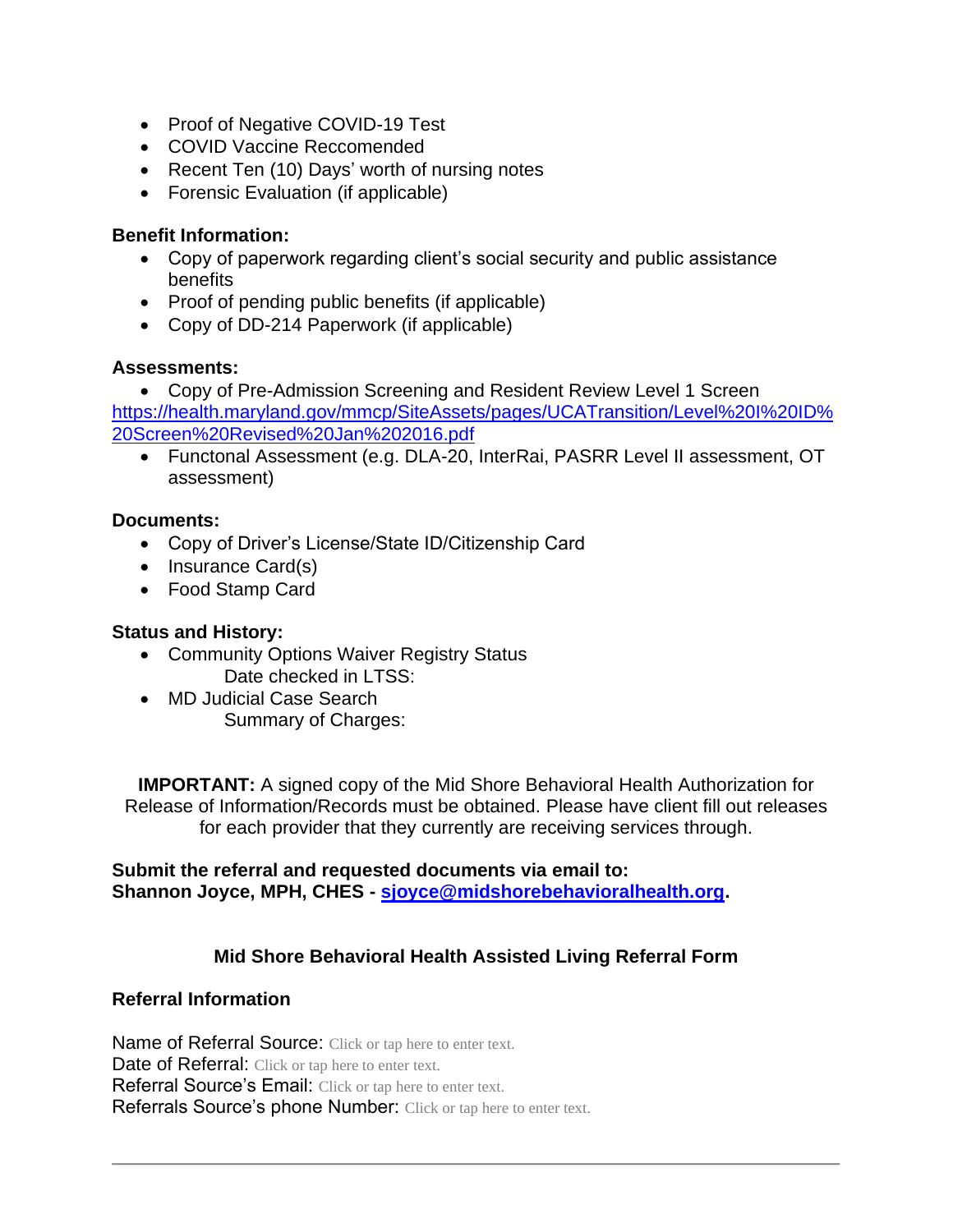Reason for Referral: Click or tap here to enter text. Has client been notified, that they have been referred? Click or tap here to enter text.

# **REFERRAL APPLICATION – Consumer Information (To be completed by Provider)**

Client's Full Name: Click or tap here to enter text. Chosen Name: Click or tap here to enter text. Preferred Pronouns: Click or tap here to enter text. Date of Birth: Click or tap here to enter text. Address: Click or tap here to enter text. Phone Number: Click or tap here to enter text.

**LTSS ID Number:**Click or tap here to enter text. **Optum ID Number:** Click or tap here to enter text.

#### Insurance Information:

**Medicare Number:**Click or tap here to enter text. **Medicaid Number:** Click or tap here to enter text. **Private Insurance**Click or tap here to enter text.

#### Guardian of Person's Name (if applicable)

Relationship to Client: Click or tap here to enter text. Home Phone: Click or tap here to enter text. **Cell Phone:**Click or tap here to enter text. **Email:** Click or tap here to enter text.

#### Guardian of Property's Name (if applicable)

Relationship to Client: Click or tap here to enter text. Home Phone: Click or tap here to enter text. **Cell Phone:**Click or tap here to enter text. **Email:**Click or tap here to enter text.

## Power of Attorney (if applicable)

Relationship to Client: Click or tap here to enter text. Home Phone: Click or tap here to enter text. **Cell Phone:** Click or tap here to enter text. **Email:** Click or tap here to enter text.

# **Demographic Information:**

Consumer's Personal Identity:

Sex & Gender Identity (check all that apply) ☐Woman or female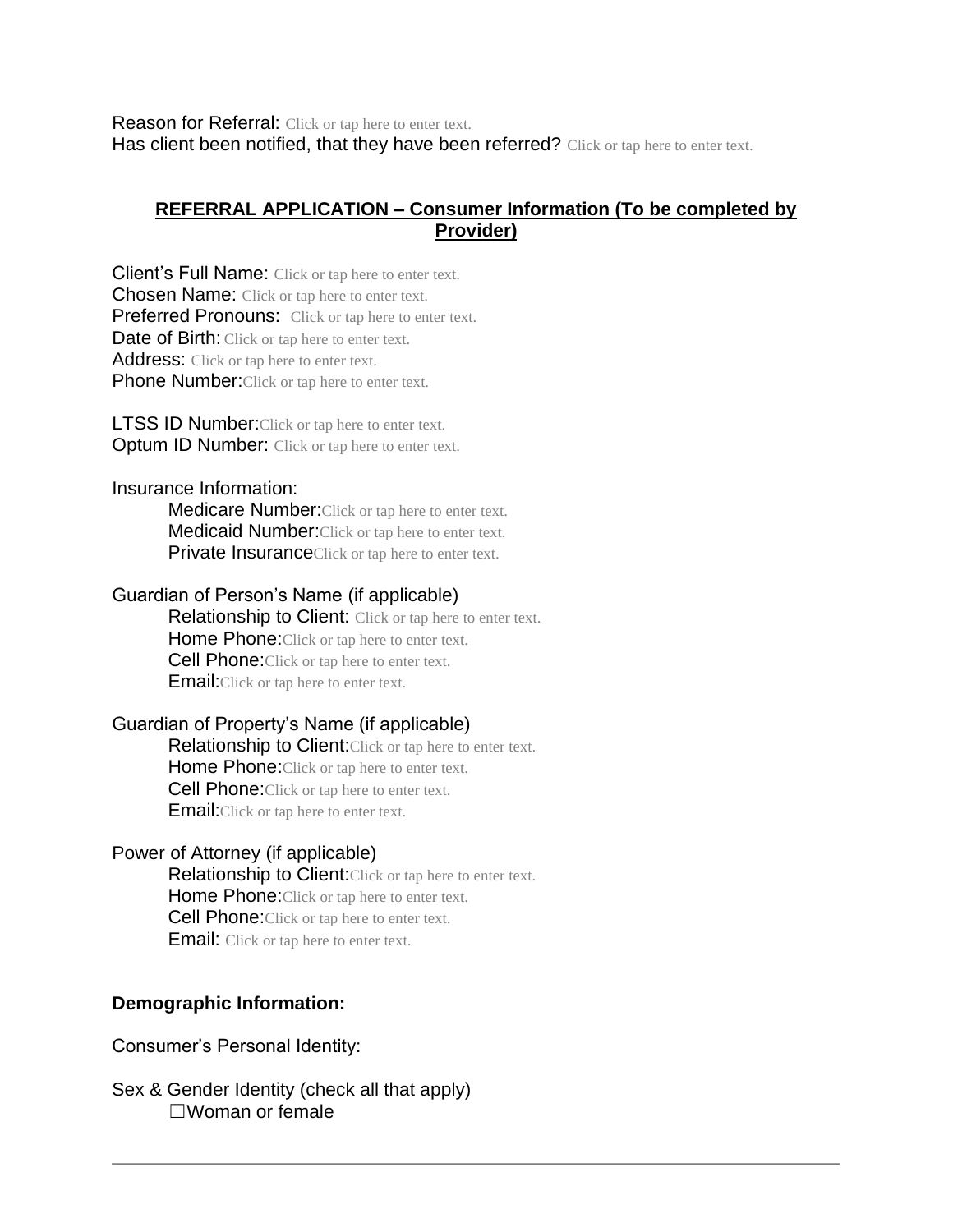☐Man or male

 $\Box$ Cisgender (gender identity matches sex assigned at birth)

 $\Box$ Gender non-binary (gender neutral/not identifying as man or woman)

☐Transgender woman

☐Transgender man

☐Different gender identity not listed above:

Race: Click or tap here to enter text. **Ethnicity:**Click or tap here to enter text.

Does the client and/or guardian need an interpreter or need documents translated?

□Yes, what language: Click or tap here to enter text. ☐No

## **Does the client qualify as:**

☐Veteran

☐Homeless

 $\Box$ Impacted by incarceration

☐Discharging from State Hospital

If so, which hospital? Click or tap here to enter text.

#### $\square$ Discharging from Nursing Facility

Name of Facility: Click or tap here to enter text.

**Contact Person:**Click or tap here to enter text.

**Contact Number:** Click or tap here to enter text.

## ☐Discharging from Residential Rehabilitation Program

Name of RRP: Click or tap here to enter text.

Contact Person:Click or tap here to enter text.

Contact Number:Click or tap here to enter text.

#### **Benefit Information:**

| <b>Benefit</b>                     | <b>Amount</b> | <b>Pending or Approved</b> |
|------------------------------------|---------------|----------------------------|
| SSI                                |               |                            |
| <b>SSDI</b>                        |               |                            |
| <b>Food Stamps</b>                 |               |                            |
| <b>Public Assistance to Adults</b> |               |                            |
| (PAA)                              |               |                            |
| <b>Military Entitlements</b>       |               |                            |
| Pension                            |               |                            |

Does the client have any assets? ☐Yes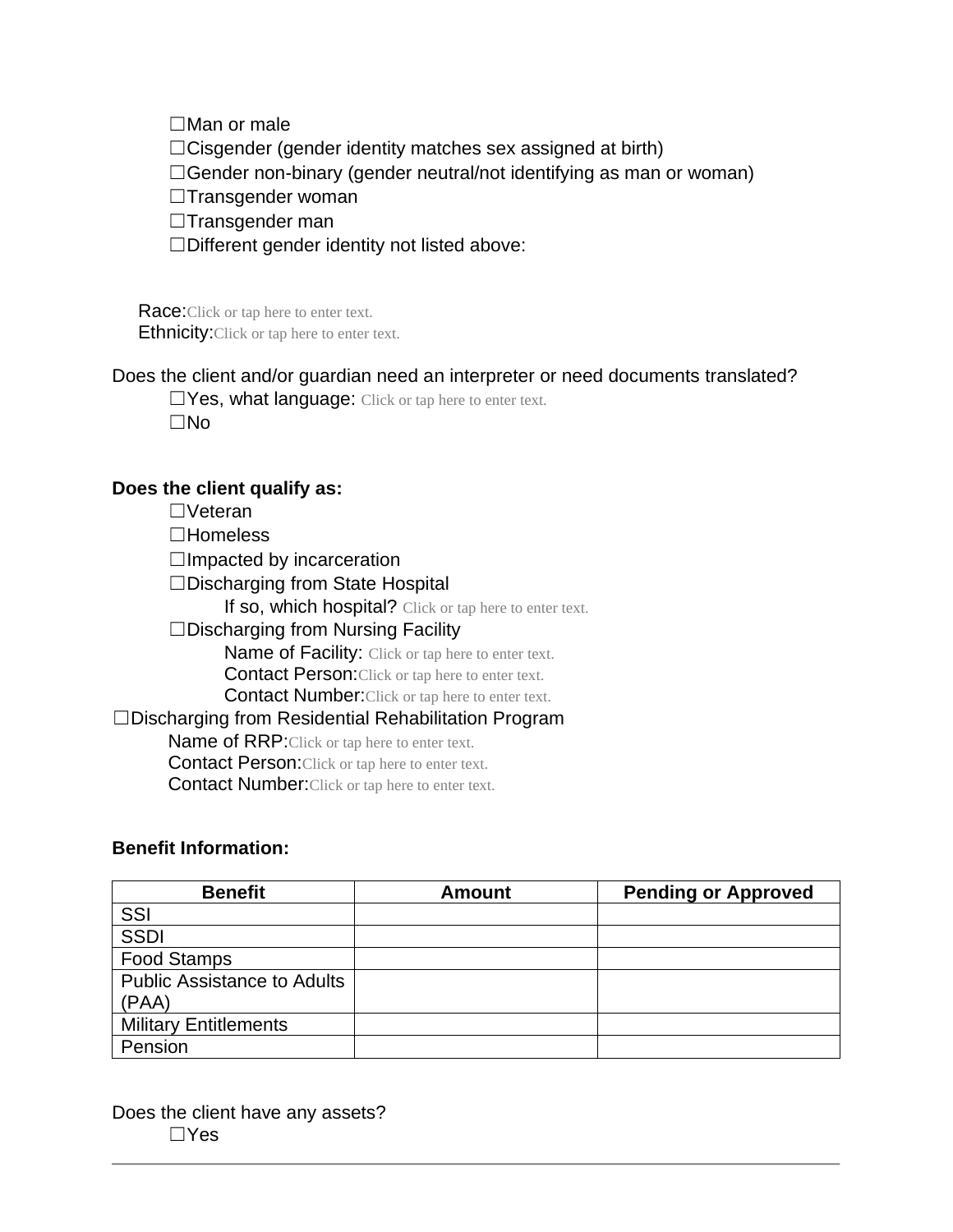List Current Assets: Click or tap here to enter text. ☐No:

#### **Legal History:**

What is/are the consumer's legal charge(s), and the year of their charges (if applicable)? Click or tap here to enter text.

#### ☐Sex Offender Registry?

**Tier status:** Click or tap here to enter text. Requirements: Click or tap here to enter text.

#### □Conditional Release?

Length of time: Click or tap here to enter text. Requirements: Click or tap here to enter text. **Contact person's name:** Click or tap here to enter text. Phone number: Click or tap here to enter text. **Email:** Click or tap here to enter text.

#### ☐Probation?

Length of time: Click or tap here to enter text. **Requirements:** Click or tap here to enter text. Contact person's name: Click or tap here to enter text. **Phone number:** Click or tap here to enter text. **Email:** Click or tap here to enter text.

#### ☐Parole?

Length of time: Click or tap here to enter text. **Requirements:** Click or tap here to enter text. **Contact person's name:** Click or tap here to enter text. **Phone number:** Click or tap here to enter text. **Email:** Click or tap here to enter text.

#### **Medical Information:**

Psychiatric Diagnosis(es): Click or tap here to enter text. Medical Diagnosis(es): Click or tap here to enter text.

Current medications:

- a) List somatic medications: Click or tap here to enter text.
- b) List psychiatric medications: Click or tap here to enter text.
- c) List PRN/as needed medications: Click or tap here to enter text.